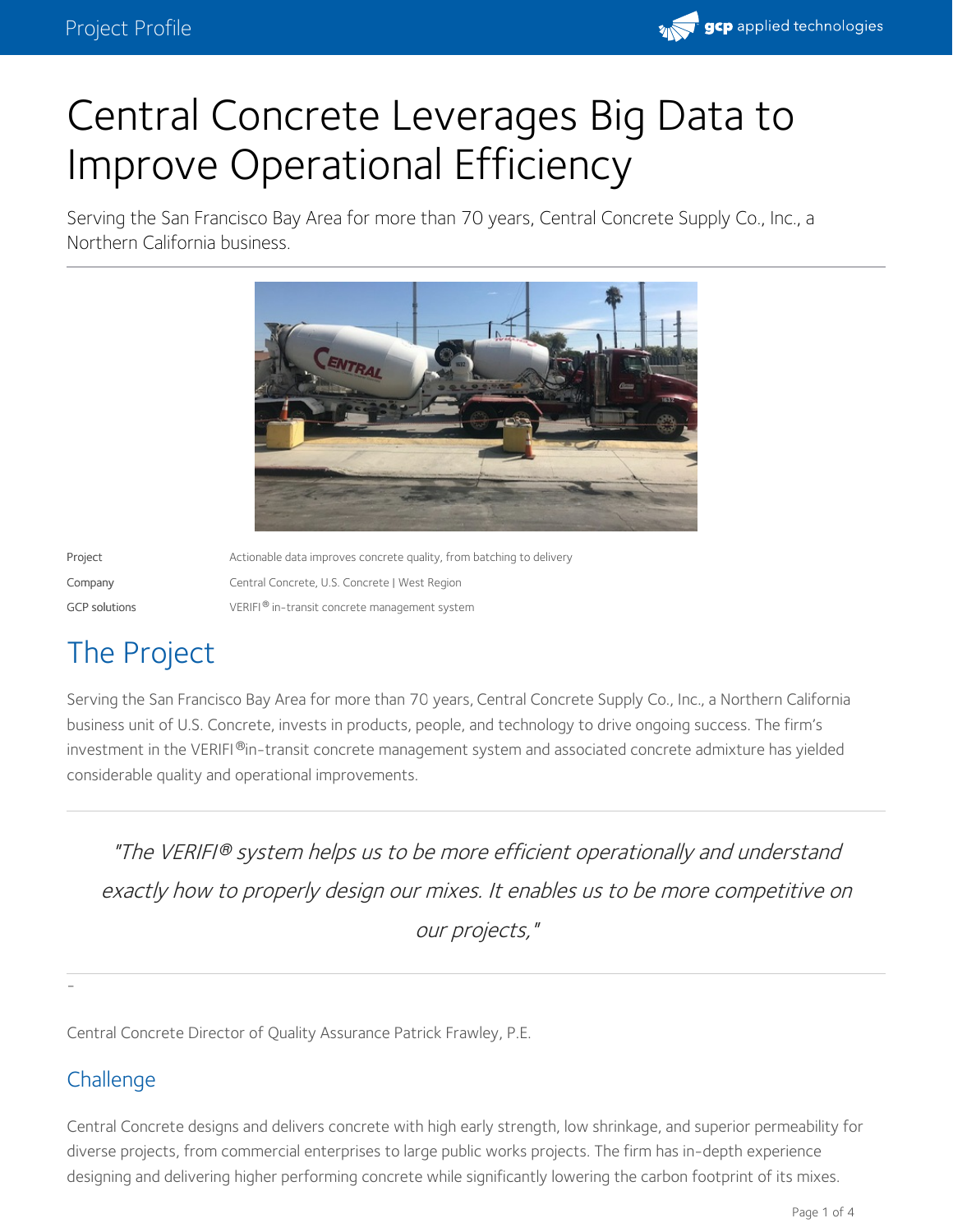

As part of its commitment to delivering the best possible products and production capabilities, the firm decided to implement the VERIFI®in-transit concrete [management](https://gcpat.com/solutions/products/verifi-transit-concrete-management#overview) system to measure slump and temperature as concrete batches move from the plant to jobsite – and to gain insights for improvement throughout the concrete production process.

## "We've made great strides in our leave plant time, which is now just six minutes, compared to the national average of 10-11 minutes."

-Manager of Strategic Development and Sustainability Juan Gonzalez.

### **Solution**

Each of Central Concrete's trucks is now equipped with the VERIFI®system, which combines sensor technology with predictive analytics to measure and manage concrete in transit. The sensors on the trucks monitor slump, temperature, load size, age, water, admixture, drum speed, and drum revolutions for optimum concrete consistency. Thanks to these automated capabilities, Central Concrete's batch men can now remotely confirm the appropriate slump for each batch. The system automatically adjusts the water and/or admixture on the truck as needed so that each batch arrives on spec.

GCP's VERIFI®team worked closely with Central Concrete to help them make the most of the new system. "Our local GCP rep is great," said Central Concrete Director of Quality Assurance Patrick Frawley, P.E. "He was a quality manager before he joined GCP, so he 'speaks concrete' and knows how to drive value from our investment."

The real power of the VERIFI®system is in the data it collects from ready-mix trucks, which is readily accessible through a dashboard. With this actionable data, Central Concrete can identify and resolve productivity issues. "The VERIFI ® system helps us to be more efficient operationally and understand exactly how to properly design our mixes. It enables us to be more competitive on our projects," said Frawley.

For example, by integrating the VERIFI®system with Central Concrete's dispatch software, the company can benchmark data, identifying what factors influence leave plant time. "Everyone has their own set of KPIs, such as first ticket to first load, and can relay back to us how efficient they are throughout the day," explained Manager of Strategic Development and Sustainability Juan Gonzalez. "We've made great strides in our leave plant time, which is now just six minutes, compared to the national average of 10-11 minutes."

Central Concrete is also piloting the use of GCP's in-transit management (ITM) concrete admixture at seven of its plants. As part of this process, the plant batches concrete at two inches below the target slump and relies on the potent ITM admixture, added in micro-doses while the concrete is headed to the jobsite, to bring it to the optimum slump. "When you try to batch so that you arrive at a target slump, the variability of what arrives at the jobsite can be high," said Frawley. If we batch low and then use the VERIFI ®system to adjust the concrete along the way, the consistency is vastly improved. That's very exciting for us. It represents a big step forward in the quality of our admixture usage."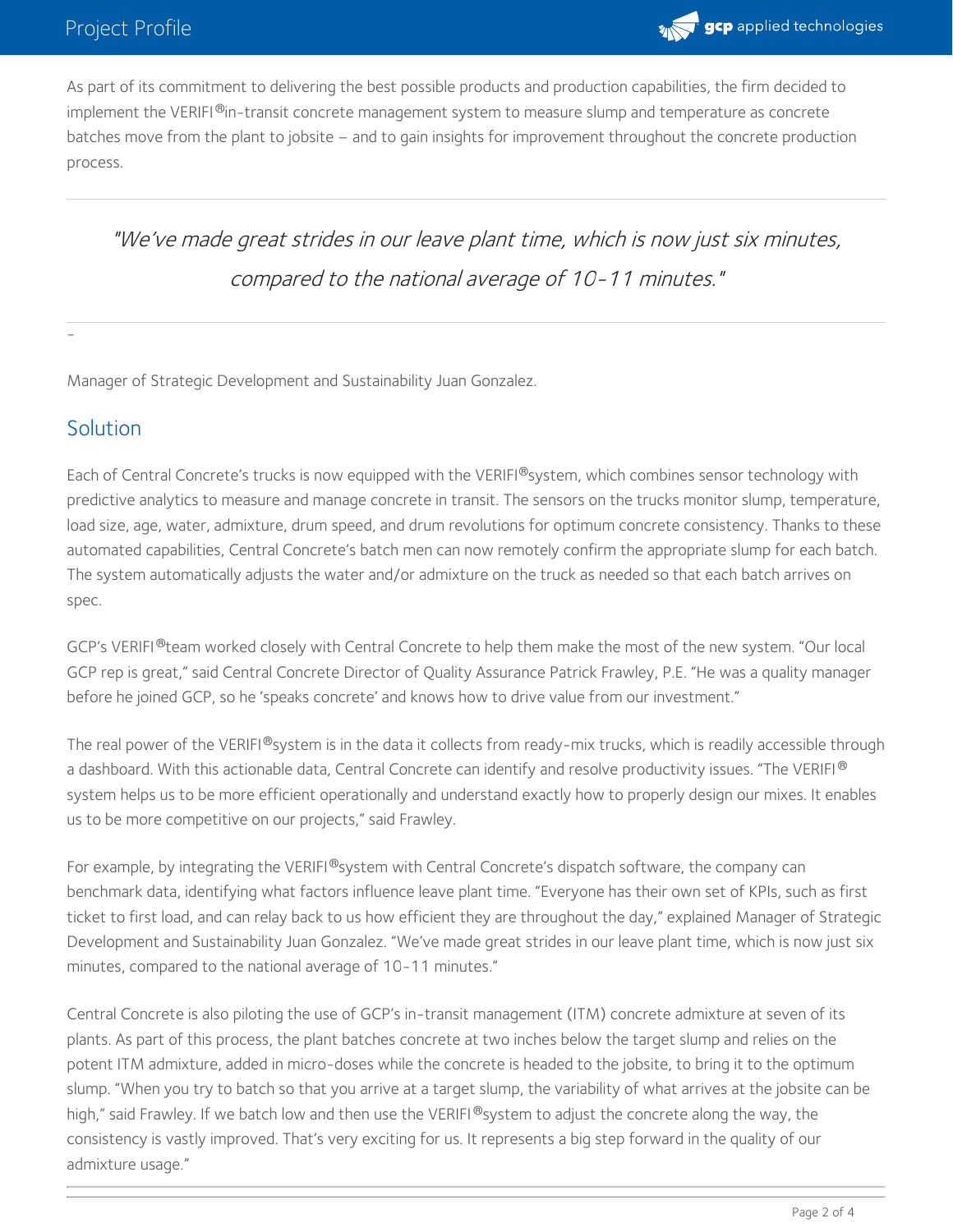

## **Results**

Enhancing concrete batch consistency. "The VERIFI®system helps on many fronts," said Frawley. "We target the batch slump lower than the ordered slump and rely on the VERIFI®system to increase the slump along the way, so slumps arrive with more consistency. Having the ability to automatically add exactly the amount of water and admixture to the mix in transit means the concrete arrives on site and will pump and finish with more predictability."

Slump management is the foundation of what's useful, Frawley explained. "It's what goes into the slump that is really key for us to manage."

Optimizing mix designs and reducing rejected loads. "Early on, there was no way to measure the consistency and quality of concrete other than to wait for 28 days to pass," said Christopher Schenone, Vice President of Concrete Operations. "The VERIFI ®system was a real eye-opener. In the first year or two of having trucks enabled with the VERIFI ®system, we reduced rejected loads by roughly 75 percent. It quickly allowed us to pull back and see if certain batches were water starved or had too much water. This enabled us to better design our mixes."

**Gaining quality metrics.** "The data we get from the VERIFI®system is like keeping score at a baseball game for every batch of concrete," said Frawley. "The traditional method of taking a single slump at the job is like the final score of the game; all we know is who won or lost. When keeping score, each player action is tracked for every inning. Similarly, with the VERIFI®system, we know the batch, leave plant, arrival, and dispatch slumps for every load of concrete we ship, in addition to all water adds. We can look at a year's worth of data and optimize our mixes for cost and efficiency."

Eliminating bottlenecks. Central Concrete can drill down into the data to uncover issues, such as batching out of tolerance or a driver in need of a refresher on protocols.

Improving customer satisfaction. "Our customers are happy because the hardened concrete properties are improved and the concrete arrives in a consistent way and will pump the same way, for each batch," said Frawley. "That's been a big positive for us."

Enhancing safety. "One of the highest incidents of injuries is trips and falls," explained Schenone. "With the VERIFI ® system in place, we can perform load-checks and have wash systems without the drivers having to get out of the truck. That helps keep our drivers safe."

Reducing waste. "We set a big goal of targeting zero waste," said Gonzalez. "The VERIFI®system has been instrumental in documenting returned concrete volume. Now we can see how much concrete is left on board without getting the truck weighed. With this data, we can quickly dose the returned concrete and repurpose it for a new project."

Driving sustainability. A leading ready-mix supplier of sustainable concrete, Central Concrete has deployed solutions that help reduce their carbon footprint. "Our ITM concrete admixtures have reduced our reliance on Portland cement, which consequently reduced embodied carbon," said Frawley. "And by understanding our processes better and implementing process improvements such as reducing batch overdesign, we're inherently becoming more sustainable."